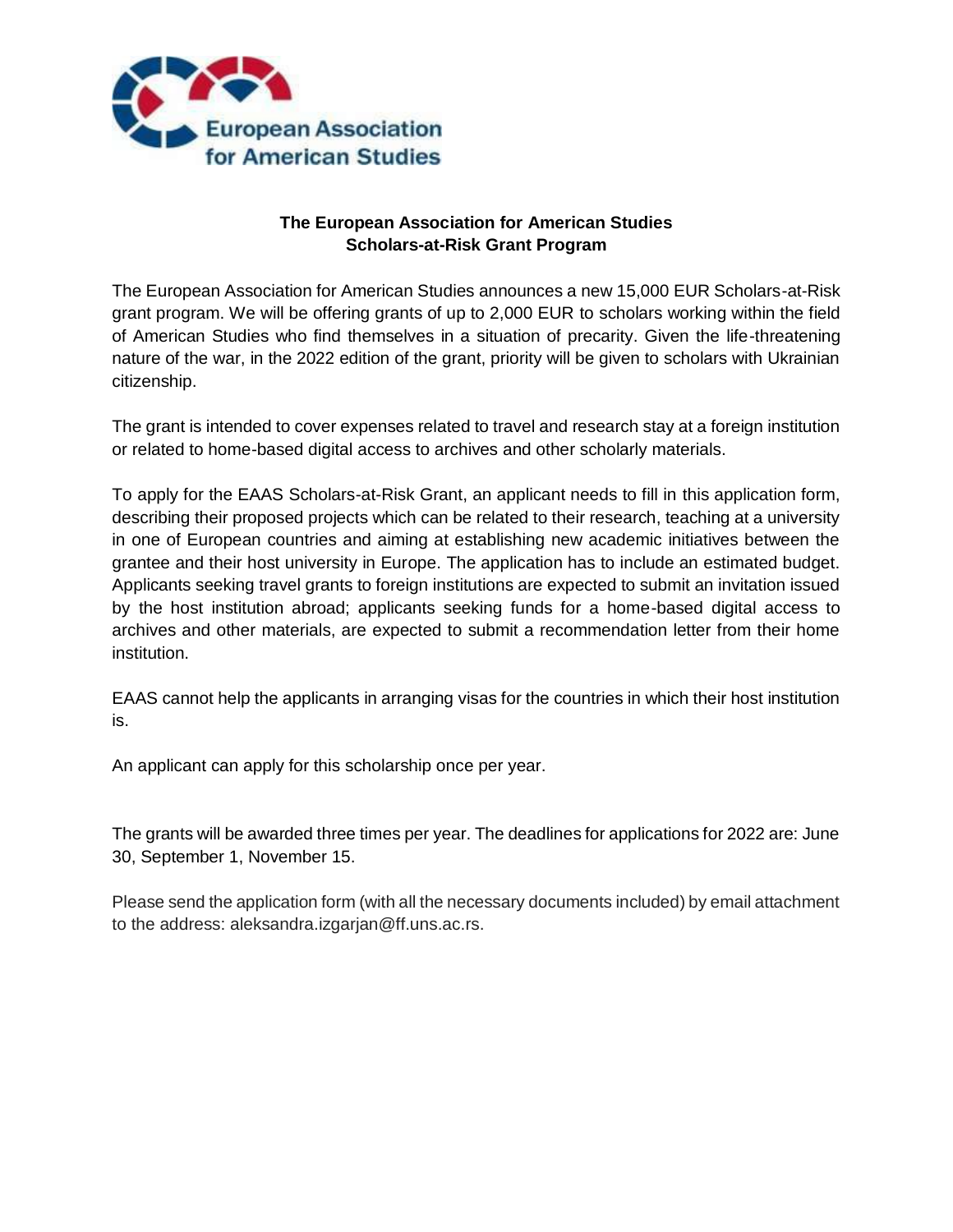

#### Application form

### 1. PERSONAL DETAILS

Name: Nationality: Date of Birth: Current Address e-mail telephone: Institution:

#### 2. EDUCATION AND PROFESSIONAL EXPERIENCE

Give details of your university education including subjects studied, degrees earned etc.

Give details of any publications and scholarly achievements such as conference presentations. You may use a separate sheet if necessary.

Give details of any previous experience studying abroad.

#### 3. RESEARCH PROPOSAL

In up to 500 words describe your planned project, the academic goal of the research visit, the reasons for choosing a particular institution abroad (if applicable) and the duration of the visit. You may use a separate sheet if necessary.

#### 4. BUDGET

Give a detailed estimated breakdown of the funding you require. Include a clear statement regarding travel costs, subsistence costs, incidental costs and/or, purchase of digital resources and other research materials, and state the total amount you are applying for from the EAAS. The maximum single award granted will be EUR 2,000. Please indicate how you plan to cover any costs associated with this research exceeding the amount you are seeking from EAAS. Feel free to use a separate sheet if necessary.